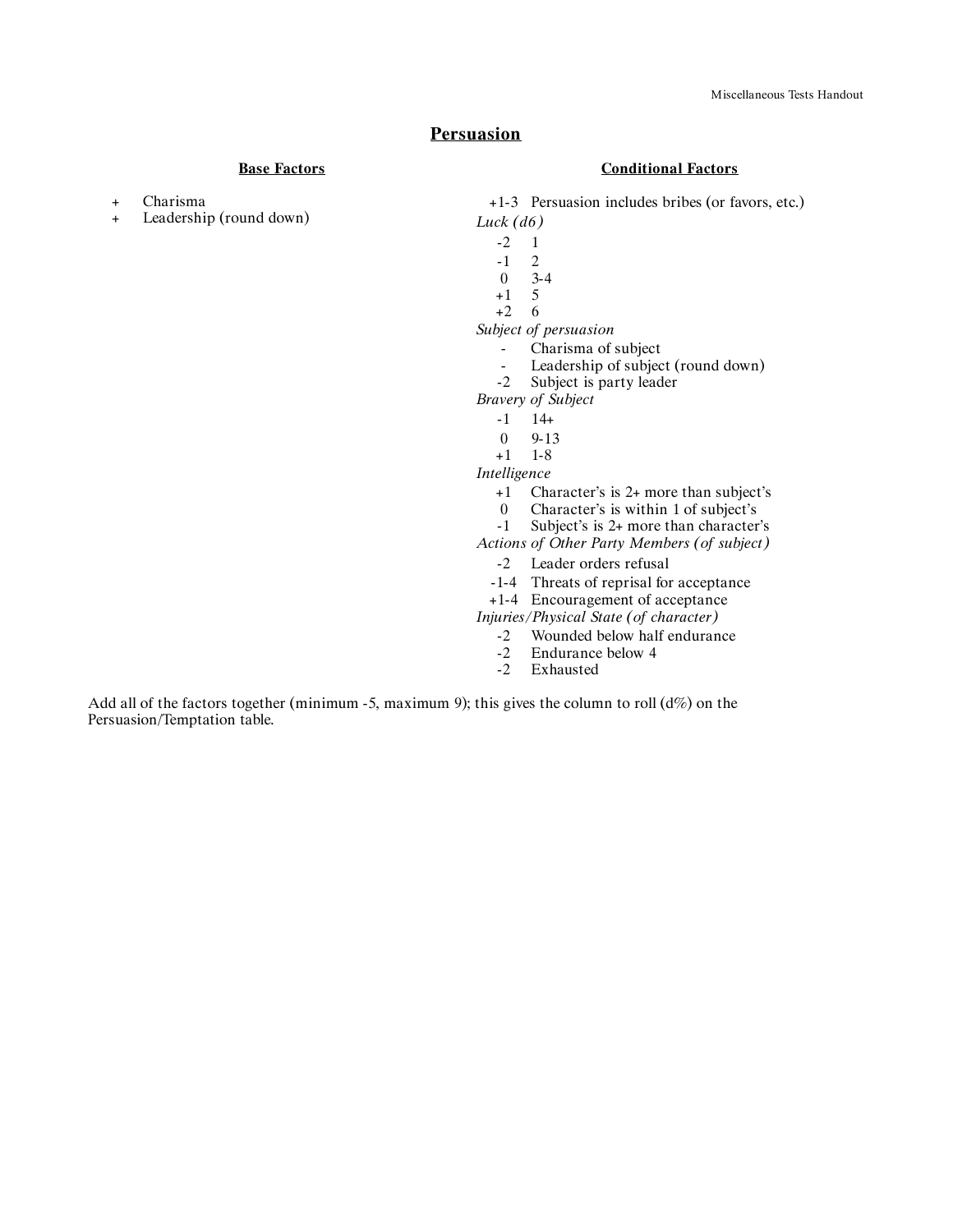## **Searching or Noticing**

### **Base Factors**

#### **Conditional Factors**

+ 2 x Intelligence

+ Combat level

*Character's abilities (apply only one factor)*

- +2 Character can steal well
- 0 Character cannot steal well, and is a warrior
- -1 Character cannot steal well, and is a mage/cleric

*-* 2 x difficulty of search (1-20)\*

+1-3 Search technique (GM's discretion)

- *Luck (d6)*
	- -2 1
	- $\begin{matrix} -1 & 2 \\ 0 & 3 \end{matrix}$
	- $3-4$
	- $+1$ +2 6

*Injuries/Physical State*

- -2 Wounded below half endurance<br>-2 Endurance below 4
- -2 Endurance below 4<br>-2 Exhausted
- Exhausted

Add all of the factors together (minimum -5, maximum 10); this gives the column to roll  $(d\%)$  on the Overcoming Physical Obstacles Table. If a partial success is obtained, the character suspects that the object of his search is there, but has not found it. His hunch gives him a +1 on re-tests to repeat the search.

Search rolls are, of course, made in secret by the GM (\* the difficulty of the search is kept secret).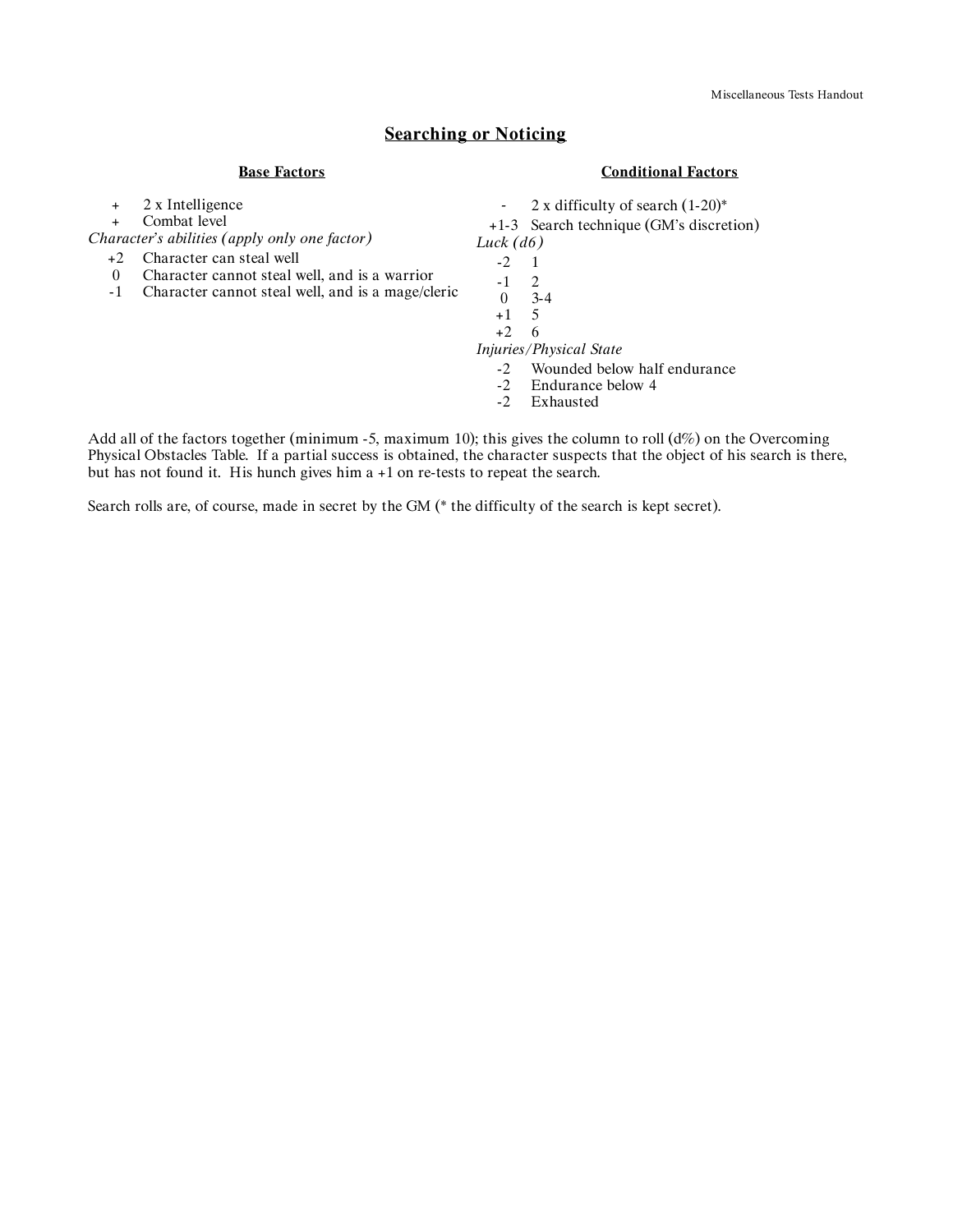# **Stealing**

### **Base Factors**

### **Conditional Factors**

| $\ddot{}$                                     | Agility                                       | -              | Agility of victim                              |
|-----------------------------------------------|-----------------------------------------------|----------------|------------------------------------------------|
| $\ddot{}$                                     | Intelligence                                  |                | Intelligence of victim                         |
|                                               | Combat level                                  | $\blacksquare$ | Combat level of victim                         |
| Charisma                                      |                                               |                | -4-+4 Circumstantial factors (GM's discretion) |
| -1                                            | $1-8$                                         |                | -2 Per previous failed attempt                 |
| $\theta$                                      | $9 - 13$                                      | Luck $(d6)$    |                                                |
| $+1$                                          | $14+$                                         | $-2$           |                                                |
| <b>Bravery</b>                                |                                               | $-1$           | 2                                              |
|                                               | $1-8$                                         | $\Omega$       | $3-4$                                          |
| $\theta$                                      | $9 - 13$                                      | $+1$           | -5                                             |
| $+1$                                          | $14+$                                         | $+2$           | 6                                              |
| Character's abilities (apply only one factor) |                                               |                | <i>Injuries/Physical State</i>                 |
| $+2$                                          |                                               | $-2$           | Wounded below half endurance                   |
| $\theta$                                      | Character cannot steal well, and is a warrior |                | Endurance below 4                              |
|                                               | Character can steal well                      |                |                                                |

- -1 Character cannot steal well, and is a mage/cleric
- -2 Exhausted

Add all of the factors together (minimum -5, maximum 10); this gives the column to roll (d%) on the Overcoming Physical Obstacles Table. If a partial success is obtained, the character fails, but is not detected.